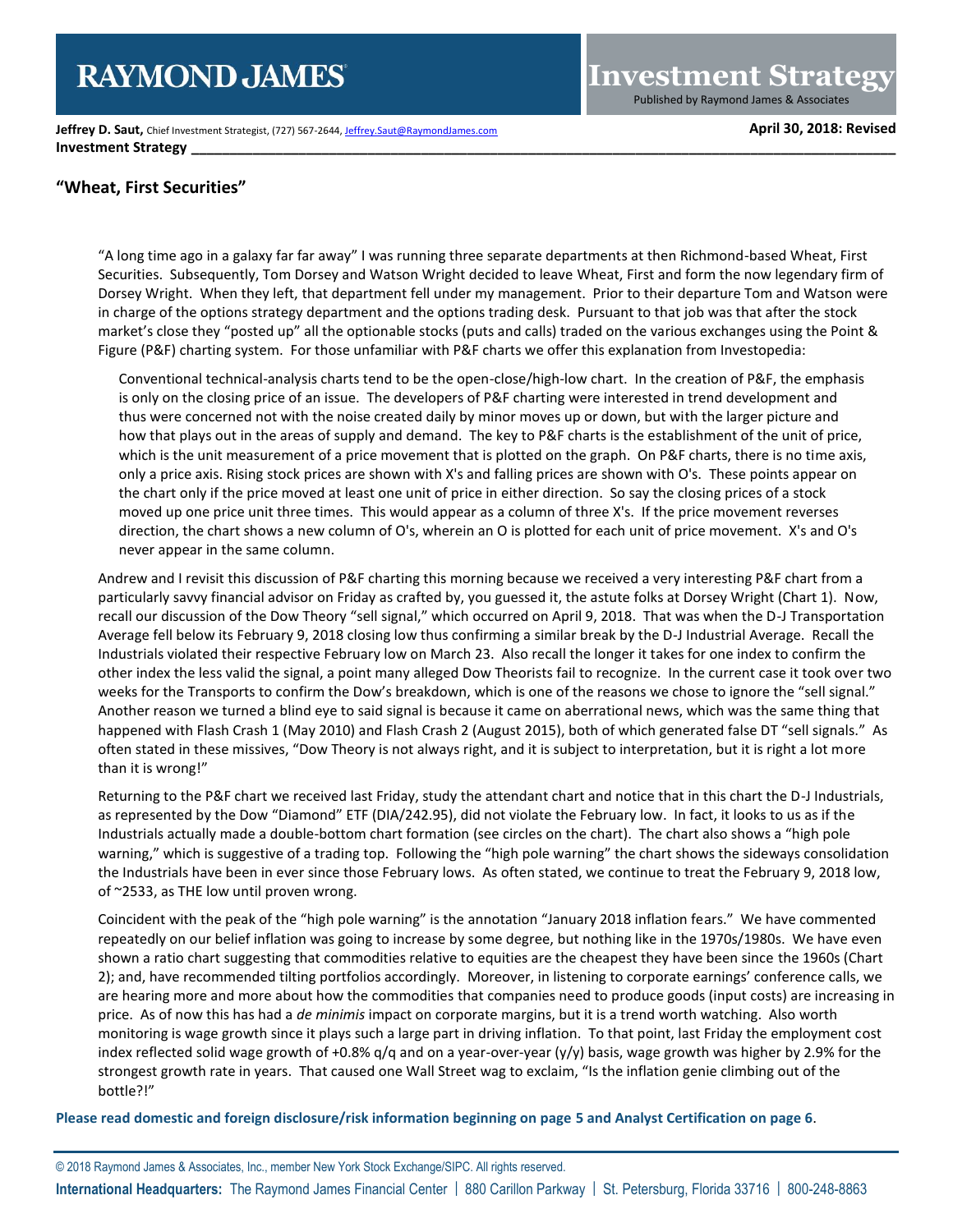Moving on to earnings, according to Thomson Reuters:

First quarter earnings are expected to increase 24.6% from Q1 2017. Excluding the energy sector, the earnings growth estimate declines to +22.7%. Of the 267 companies in the S&P 500 that have reported earnings to date for Q1 2018, 79.4% have reported earnings above analyst expectations. This is above the long-term average of 64% and above the average over the past four quarters of 75%. First quarter revenue is expected to increase 8.1% from Q4 2016. Excluding the energy sector, the revenue growth estimate declines to 7.7%.

Credit Suisse further elaborates on earnings by writing:

It is not just the size of earnings beats that is impressive this quarter, but also the sheer volume of companies exceeding expectations. 80% of S&P 500 companies have topped their EPS estimates, the highest rate we have seen in 20 years.

And, it is not just earnings that are surging, first quarter revenues are expected to increase by some 8.1% from 4Q16. Clearly our assumption back in late 2015 that the equity markets were transitioning from an interest rate to an earnings driven secular bull market has played in spades.

Other events that occurred between the "bookends" of the week included: 1) better that expected GDP growth (+2.3%); 2) U.S. exports tag a record high; 3) the Conference Board's consumer confidence index topped the estimate of 126 at 128.7; 4) March home sales recorded an upside surprise (~694K vs. ~630K estimate); 5) existing homes prices rose an eye-popping ~7% in February; 6) existing home sales beat estimates; 7) the market manufacturing/services index rose; and, the good news list goes on.

**The call for this week:** We have not written for the past few weeks due to various reasons. We appreciate all the concerned emails and phone calls we received regarding our dearth of publishing. In addition to those concerns, we have gotten voluminous requests to provide updates on our three directional models (long-term, intermediate, and short-term), as well as our internal energy model. As often noted, our long-term model flipped positive in October 2008 and has never turned negative since. We don't have our notes here at the house so from memory the intermediate and short-term models turned negative at the beginning of March last year leading to a 70 point loss in the S&P 500 (SPX/2669.91) after which they again turned constructive again. The intermediate model did not flash any negative signals for the rest of the year. The short-term model, however, registered a negative flip at the beginning of August 2017, but hereto flipped positive in late August after a small decline by the SPX. Coming into this year, all the models were positive at the beginning of January, but started telegraphing that February was going to be the first potential window of downside vulnerability for the equity markets in a very long time; and the rest, as they say, is history. Currently all the models are bullishly configured and the internal energy model, while not possessing a full charge of energy, is pretty darn close to a full charge. Looking at the chart of the SPX shows a wedge chart formation, with the SPX bonking up against the downtrend line three times (Chart 3). Typically on the fourth attempt the SPX usually breaks above said downtrend line. Verily, there is nothing in the charts suggesting this is anything more than a normal retracement consolidation chart pattern. Overnight reports have it that Israel launched a massive missile attack on Iranian bases in Syria, earnings reports end this week, and the Fed meets, but none of this seems to be affecting the preopening futures that are better by 10 points as we write (5:00 a.m.).

PS – Don't forget about our conference call with our friend Rajiv Jain, portfolio manager of the Goldman Sachs GQG Partners International Opportunities Fund, tomorrow afternoon at 4:15 p.m. It is open to Raymond James financial advisors, who can registe[r here.](https://register.gotowebinar.com/register/5464200445591924994)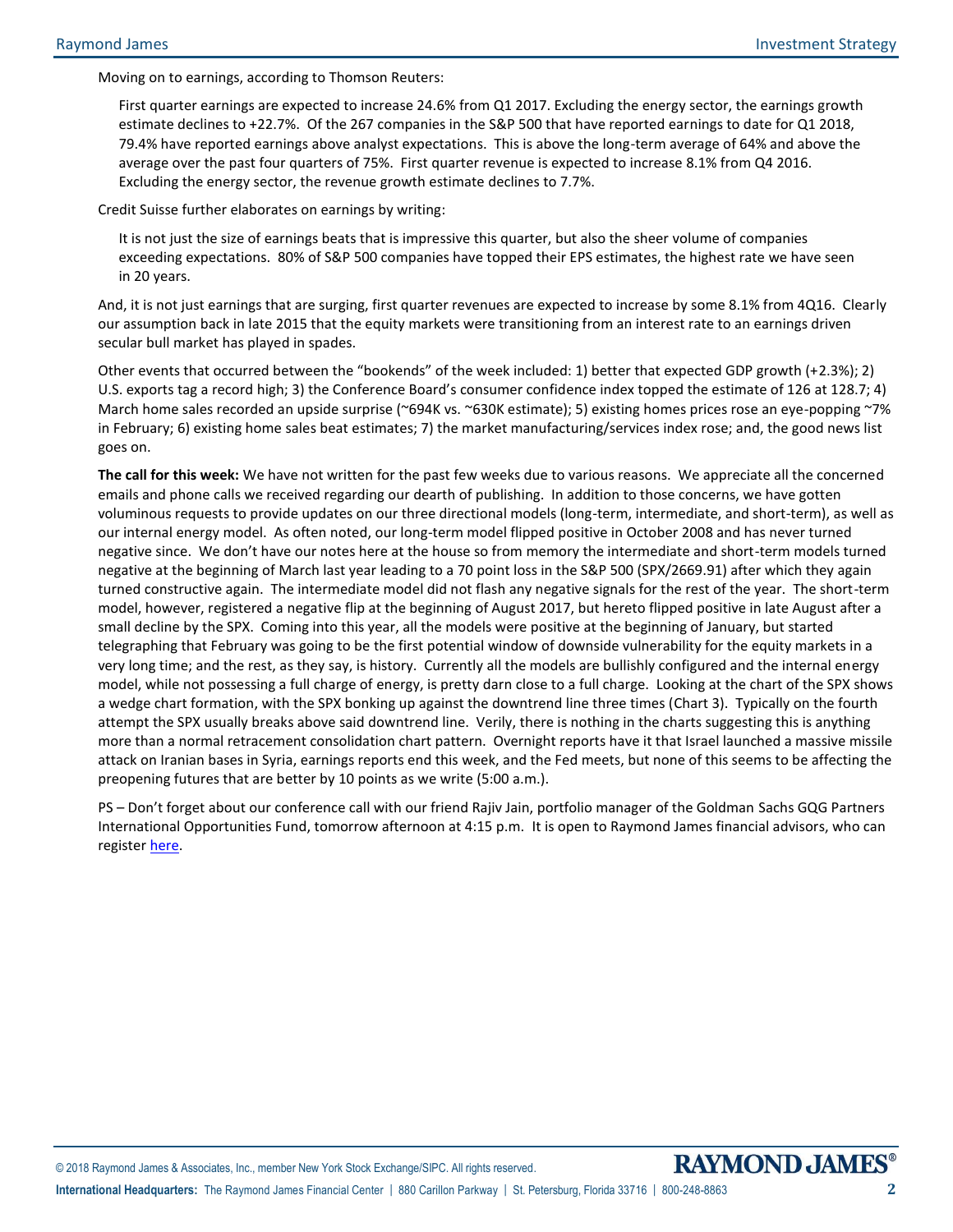# **Chart 1**



# Source: Dorsey Wright

## **Chart 2**



Source: Bloomberg

© 2018 Raymond James & Associates, Inc., member New York Stock Exchange/SIPC. All rights reserved.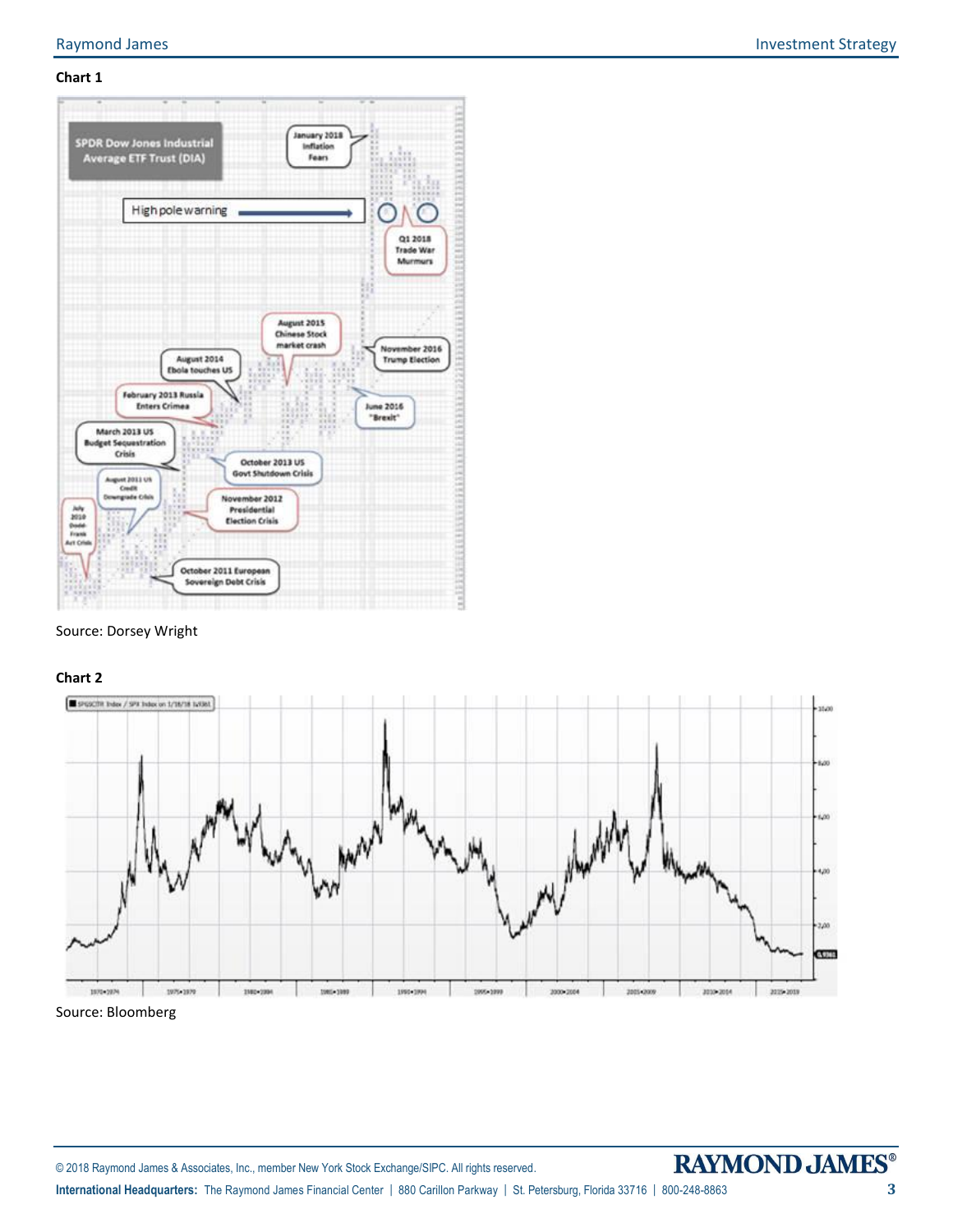

Source: FactSet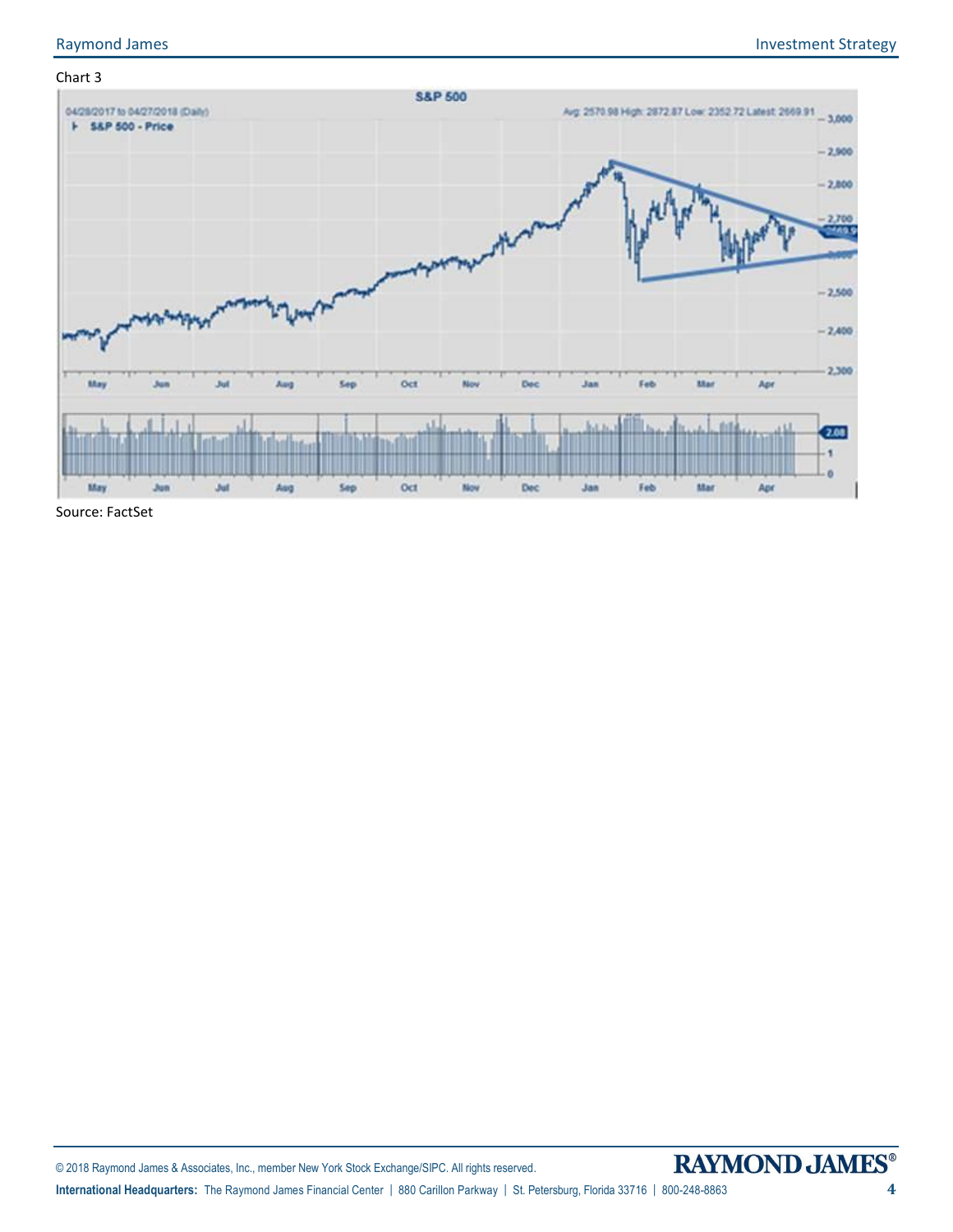## **Important Investor Disclosures**

Raymond James & Associates (RJA) is a FINRA member firm and is responsible for the preparation and distribution of research created in the United States. Raymond James & Associates is located at The Raymond James Financial Center, 880 Carillon Parkway, St. Petersburg, FL 33716, (727) 567-1000. Non-U.S. affiliates, which are not FINRA member firms, include the following entities that are responsible for the creation and distribution of research in their respective areas: in Canada, Raymond James Ltd. (RJL), Suite 2100, 925 West Georgia Street, Vancouver, BC V6C 3L2, (604) 659-8200; in Europe, Raymond James Euro Equities SAS (also trading as Raymond James International), 40, rue La Boetie, 75008, Paris, France, +33 1 45 64 0500, and Raymond James Financial International Ltd., Broadwalk House, 5 Appold Street, London, England EC2A 2AG, +44 203 798 5600.

This document is not directed to, or intended for distribution to or use by, any person or entity that is a citizen or resident of or located in any locality, state, country, or other jurisdiction where such distribution, publication, availability or use would be contrary to law or regulation. The securities discussed in this document may not be eligible for sale in some jurisdictions. This research is not an offer to sell or the solicitation of an offer to buy any security in any jurisdiction where such an offer or solicitation would be illegal. It does not constitute a personal recommendation or take into account the particular investment objectives, financial situations, or needs of individual clients. Past performance is not a guide to future performance, future returns are not guaranteed, and a loss of original capital may occur. **Investors should consider this report as only a single factor in making their investment decision.**

For clients in the United States: Any foreign securities discussed in this report are generally not eligible for sale in the U.S. unless they are listed on a U.S. exchange. This report is being provided to you for informational purposes only and does not represent a solicitation for the purchase or sale of a security in any state where such a solicitation would be illegal. Investing in securities of issuers organized outside of the U.S., including ADRs, may entail certain risks. The securities of non-U.S. issuers may not be registered with, nor be subject to the reporting requirements of, the U.S. Securities and Exchange Commission. There may be limited information available on such securities. Investors who have received this report may be prohibited in certain states or other jurisdictions from purchasing the securities mentioned in this report. Please ask your Financial Advisor for additional details and to determine if a particular security is eligible for purchase in your state.

The information provided is as of the date above and subject to change, and it should not be deemed a recommendation to buy or sell any security. Certain information has been obtained from third-party sources we consider reliable, but we do not guarantee that such information is accurate or complete. Persons within the Raymond James family of companies may have information that is not available to the contributors of the information contained in this publication. Raymond James, including affiliates and employees, may execute transactions in the securities listed in this publication that may not be consistent with the ratings appearing in this publication.

Raymond James ("RJ") research reports are disseminated and available to RJ's retail and institutional clients simultaneously via electronic publication to RJ's internal proprietary websites [\(RJ Investor Access](https://urldefense.proofpoint.com/v2/url?u=https-3A__investoraccess.rjf.com_&d=CwMFAg&c=Od00qP2XTg0tXf_H69-T2w&r=rNefLiWFkSilhqVDo70w43i53TsltTjCWk3T7beArK4&m=PC3IXwh9yes797fhP8lxVmKOzaJCoi7yXoDL8EwSFBo&s=y3WQdEai7OJL0j0ejHq1auUdg8kPQfDCBMkmD2HMOkE&e=) [& RJ Capital Markets\)](https://urldefense.proofpoint.com/v2/url?u=https-3A__www.rjcapitalmarkets.com_Logon_Index&d=CwMFAg&c=Od00qP2XTg0tXf_H69-T2w&r=rNefLiWFkSilhqVDo70w43i53TsltTjCWk3T7beArK4&m=PC3IXwh9yes797fhP8lxVmKOzaJCoi7yXoDL8EwSFBo&s=mLGRTdxZ5EwPQ9maeBsF0fvXad1Tt0SL_21LNPN2LVA&e=). Not all research reports are directly distributed to clients or third-party aggregators. Certain research reports may only be disseminated on RJ's internal proprietary websites; however such research reports will not contain estimates or changes to earnings forecasts, target price, valuation, or investment or suitability rating. Individual Research Analysts may also opt to circulate published research to one or more clients electronically. This electronic communication distribution is discretionary and is done only after the research has been publically disseminated via RJ's internal proprietary websites. The level and types of communications provided by Research Analysts to clients may vary depending on various factors including, but not limited to, the client's individual preference as to the frequency and manner of receiving communications from Research Analysts. For research reports, models, or other data available on a particular security, please contact your RJ Sales Representative or visit [RJ Investor Access](https://urldefense.proofpoint.com/v2/url?u=https-3A__investoraccess.rjf.com_&d=CwMFAg&c=Od00qP2XTg0tXf_H69-T2w&r=rNefLiWFkSilhqVDo70w43i53TsltTjCWk3T7beArK4&m=PC3IXwh9yes797fhP8lxVmKOzaJCoi7yXoDL8EwSFBo&s=y3WQdEai7OJL0j0ejHq1auUdg8kPQfDCBMkmD2HMOkE&e=) o[r RJ Capital Markets.](https://urldefense.proofpoint.com/v2/url?u=https-3A__www.rjcapitalmarkets.com_Logon_Index&d=CwMFAg&c=Od00qP2XTg0tXf_H69-T2w&r=rNefLiWFkSilhqVDo70w43i53TsltTjCWk3T7beArK4&m=PC3IXwh9yes797fhP8lxVmKOzaJCoi7yXoDL8EwSFBo&s=mLGRTdxZ5EwPQ9maeBsF0fvXad1Tt0SL_21LNPN2LVA&e=)

Links to third-party websites are being provided for information purposes only. Raymond James is not affiliated with and does not endorse, authorize, or sponsor any of the listed websites or their respective sponsors. Raymond James is not responsible for the content of any third-party website or the collection or use of information regarding any website's users and/or members.

Additional information is available on request.

# **Analyst Information**

**Registration of Non-U.S. Analysts:** The analysts listed on the front of this report who are not employees of Raymond James & Associates, Inc., are not registered/qualified as research analysts under FINRA rules, are not associated persons of Raymond James & Associates, Inc., and are not subject to FINRA Rule 2241 restrictions on communications with covered companies, public companies, and trading securities held by a research analyst account.

**Analyst Holdings and Compensation:** Equity analysts and their staffs at Raymond James are compensated based on a salary and bonus system. Several factors enter into the bonus determination including quality and performance of research product, the analyst's success in rating stocks versus an industry index, and support effectiveness to trading and the retail and institutional sales forces. Other factors may include but are not limited to: overall ratings from internal (other than investment banking) or external parties and the general productivity and revenue generated in covered stocks.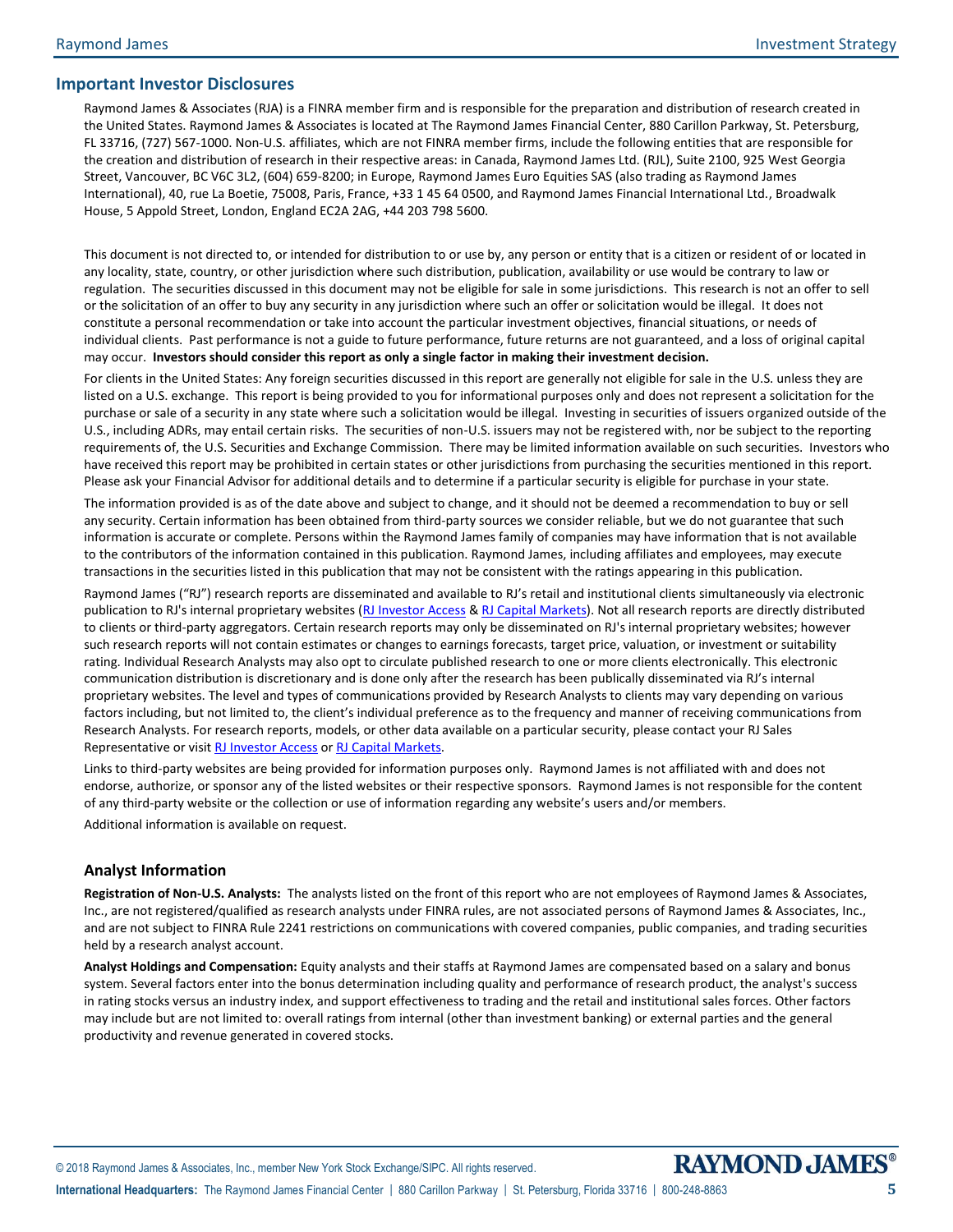The views expressed in this report accurately reflect the personal views of the analyst(s) covering the subject securities. No part of said person's compensation was, is, or will be directly or indirectly related to the specific recommendations or views contained in this research report. In addition, said analyst has not received compensation from any subject company in the last 12 months.

# **Ratings and Definitions**

## **Raymond James & Associates (U.S.) definitions**

**Strong Buy (SB1)** Expected to appreciate, produce a total return of at least 15%, and outperform the S&P 500 over the next six to 12 months. For higher yielding and more conservative equities, such as REITs and certain MLPs, a total return of at least 15% is expected to be realized over the next 12 months.

**Outperform (MO2)** Expected to appreciate and outperform the S&P 500 over the next 12-18 months. For higher yielding and more conservative equities, such as REITs and certain MLPs, an Outperform rating is used for securities where we are comfortable with the relative safety of the dividend and expect a total return modestly exceeding the dividend yield over the next 12-18 months.

**Market Perform (MP3)** Expected to perform generally in line with the S&P 500 over the next 12 months.

**Underperform (MU4)** Expected to underperform the S&P 500 or its sector over the next six to 12 months and should be sold. **Suspended (S)** The rating and price target have been suspended temporarily. This action may be due to market events that made coverage impracticable, or to comply with applicable regulations or firm policies in certain circumstances, including when Raymond James may be providing investment banking services to the company. The previous rating and price target are no longer in effect for this security and should not be relied upon.

## **Raymond James Ltd. (Canada) definitions**

**Strong Buy (SB1)** The stock is expected to appreciate and produce a total return of at least 15% and outperform the S&P/TSX Composite Index over the next six months.

**Outperform (MO2)** The stock is expected to appreciate and outperform the S&P/TSX Composite Index over the next twelve months.

**Market Perform (MP3)** The stock is expected to perform generally in line with the S&P/TSX Composite Index over the next twelve months and is potentially a source of funds for more highly rated securities.

**Underperform (MU4)** The stock is expected to underperform the S&P/TSX Composite Index or its sector over the next six to twelve months and should be sold.

## **Raymond James Europe (Raymond James Euro Equities SAS & Raymond James Financial International Limited) rating definitions**

**Strong Buy (1)** Expected to appreciate, produce a total return of at least 15%, and outperform the Stoxx 600 over the next 6 to 12 months. **Outperform (2)** Expected to appreciate and outperform the Stoxx 600 over the next 12 months.

**Market Perform (3)** Expected to perform generally in line with the Stoxx 600 over the next 12 months.

**Underperform (4)** Expected to underperform the Stoxx 600 or its sector over the next 6 to 12 months.

**Suspended (S)** The rating and target price have been suspended temporarily. This action may be due to market events that made coverage impracticable, or to comply with applicable regulations or firm policies in certain circumstances, including when Raymond James may be providing investment banking services to the company. The previous rating and target price are no longer in effect for this security and should not be relied upon.

In transacting in any security, investors should be aware that other securities in the Raymond James research coverage universe might carry a higher or lower rating. Investors should feel free to contact their Financial Advisor to discuss the merits of other available investments.

## **Rating Distributions**

|                                        |            | <b>Coverage Universe Rating Distribution*</b> |                  | <b>Investment Banking Distribution</b> |            |                  |  |  |  |
|----------------------------------------|------------|-----------------------------------------------|------------------|----------------------------------------|------------|------------------|--|--|--|
|                                        | <b>RJA</b> | <b>RJL</b>                                    | <b>RJEE/RJFI</b> | <b>RJA</b>                             | <b>RJL</b> | <b>RJEE/RJFI</b> |  |  |  |
| <b>Strong Buy and Outperform (Buy)</b> | 56%        | 69%                                           | 51%              | 22%                                    | 36%        | 0%               |  |  |  |
| <b>Market Perform (Hold)</b>           | 39%        | 26%                                           | 34%              | 12%                                    | 15%        | 0%               |  |  |  |
| Underperform (Sell)                    | 5%         | 5%                                            | 15%              | 7%                                     | 10%        | 0%               |  |  |  |

\* Columns may not add to 100% due to rounding.

#### **Suitability Ratings (SR)**

**Medium Risk/Income (M/INC)** Lower to average risk equities of companies with sound financials, consistent earnings, and dividend yields above that of the S&P 500. Many securities in this category are structured with a focus on providing a consistent dividend or return of capital.

**Medium Risk/Growth (M/GRW)** Lower to average risk equities of companies with sound financials, consistent earnings growth, the potential for long-term price appreciation, a potential dividend yield, and/or share repurchase program.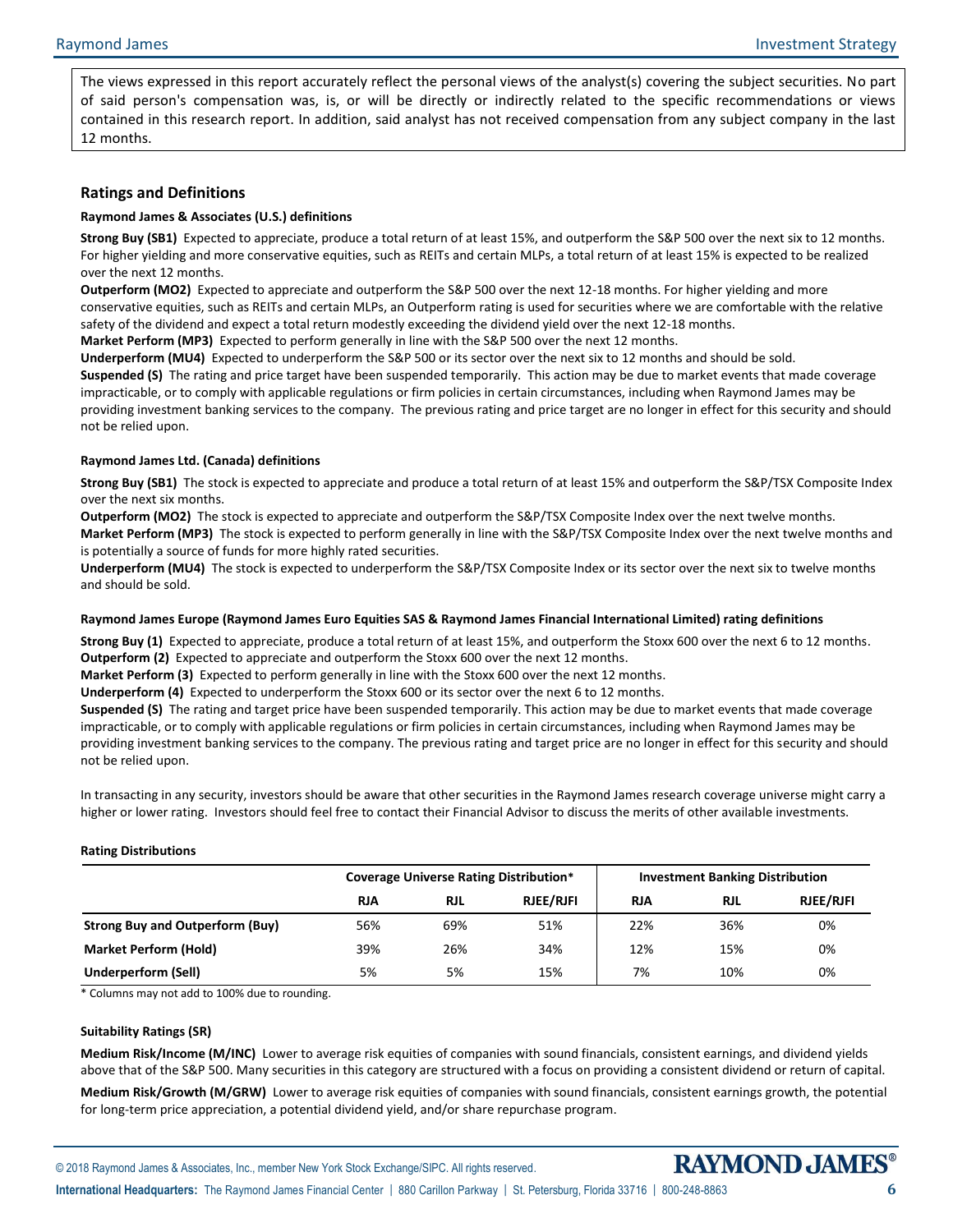**High Risk/Income (H/INC)** Medium to higher risk equities of companies that are structured with a focus on providing a meaningful dividend but may face less predictable earnings (or losses), more leveraged balance sheets, rapidly changing market dynamics, financial and competitive issues, higher price volatility (beta), and potential risk of principal. Securities of companies in this category may have a less predictable income stream from dividends or distributions of capital.

**High Risk/Growth (H/GRW)** Medium to higher risk equities of companies in fast growing and competitive industries, with less predictable earnings (or losses), more leveraged balance sheets, rapidly changing market dynamics, financial or legal issues, higher price volatility (beta), and potential risk of principal.

**High Risk/Speculation (H/SPEC)** High risk equities of companies with a short or unprofitable operating history, limited or less predictable revenues, very high risk associated with success, significant financial or legal issues, or a substantial risk/loss of principal.

#### **Raymond James Relationship Disclosures**

Raymond James expects to receive or intends to seek compensation for investment banking services from the subject companies in the next three months.

**Company Name Disclosure**

# **Stock Charts, Target Prices, and Valuation Methodologies**

**Valuation Methodology:** The Raymond James methodology for assigning ratings and target prices includes a number of qualitative and quantitative factors including an assessment of industry size, structure, business trends and overall attractiveness; management effectiveness; competition; visibility; financial condition, and expected total return, among other factors. These factors are subject to change depending on overall economic conditions or industry- or company-specific occurrences.

**Target Prices:** The information below indicates target price and rating changes for the subject companies included in this research.

## **Risk Factors**

**General Risk Factors:** Following are some general risk factors that pertain to the businesses of the subject companies and the projected target prices and recommendations included on Raymond James research: (1) Industry fundamentals with respect to customer demand or product / service pricing could change and adversely impact expected revenues and earnings; (2) Issues relating to major competitors or market shares or new product expectations could change investor attitudes toward the sector or this stock; (3) Unforeseen developments with respect to the management, financial condition or accounting policies or practices could alter the prospective valuation; or (4) External factors that affect the U.S. economy, interest rates, the U.S. dollar or major segments of the economy could alter investor confidence and investment prospects. International investments involve additional risks such as currency fluctuations, differing financial accounting standards, and possible political and economic instability.

**Additional Risk and Disclosure information, as well as more information on the Raymond James rating system and suitability categories, is available at [rjcapitalmarkets.com/Disclosures/index](http://www.rjcapitalmarkets.com/Disclosures/index). Copies of research or Raymond James' summary policies relating to research analyst independence can be obtained by contacting any Raymond James & Associates or Raymond James Financial Services office (please se[e raymondjames.com](http://www.raymondjames.com/) for office locations) or by calling 727-567-1000, toll free 800-237-5643 or sending a written request to the Equity Research Library, Raymond James & Associates, Inc., Tower 3, 6th Floor, 880 Carillon Parkway, St. Petersburg, FL 33716.**

**Simple Moving Average (SMA)** - A simple, or arithmetic, moving average is calculated by adding the closing price of the security for a number of time periods and then dividing this total by the number of time periods.

**Exponential Moving Average (EMA)** - A type of moving average that is similar to a simple moving average, except that more weight is given to the latest data.

**Relative Strength Index (RSI)** - The Relative Strength Index is a technical momentum indicator that compares the magnitude of recent gains to recent losses in an attempt to determine overbought and oversold conditions of an asset.

International securities involve additional risks such as currency fluctuations, differing financial accounting standards, and possible political and economic instability. These risks are greater in emerging markets.

Small-cap stocks generally involve greater risks. Dividends are not guaranteed and will fluctuate. Past performance may not be indicative of future results.